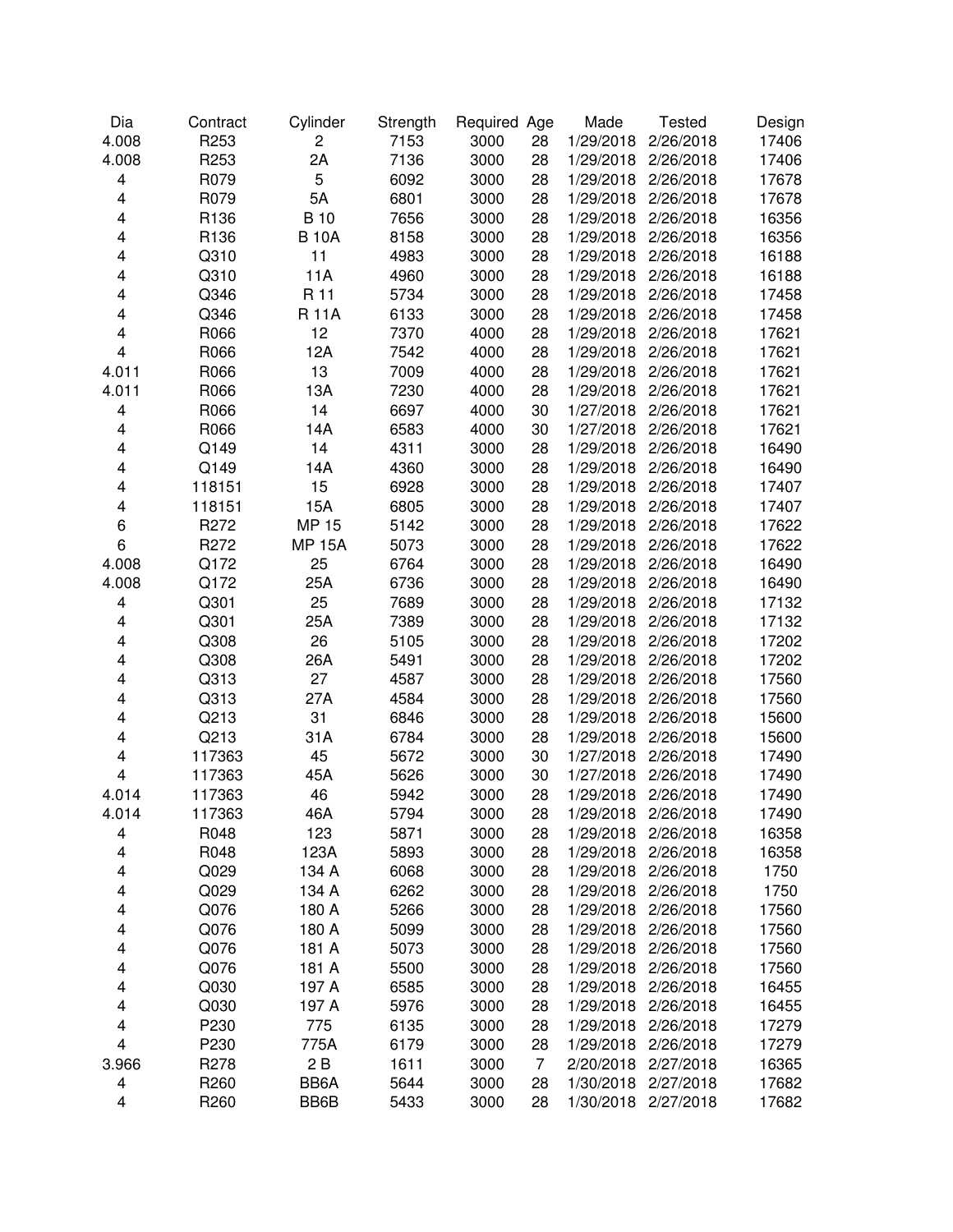| 4                       | R136             | <b>B</b> 11    | 6544  | 3000 | 28 |                     | 1/30/2018 2/27/2018 | 16356                    |
|-------------------------|------------------|----------------|-------|------|----|---------------------|---------------------|--------------------------|
| $\overline{\mathbf{4}}$ | R136             | <b>B11A</b>    | 6374  | 3000 | 28 | 1/30/2018           | 2/27/2018           | 16356                    |
| $\overline{\mathbf{4}}$ | Q374             | 16             | 6569  | 3000 | 28 | 1/30/2018           | 2/27/2018           | 15498                    |
| $\overline{\mathbf{4}}$ | Q374             | 16A            | 6270  | 3000 | 28 | 1/30/2018           | 2/27/2018           | 15498                    |
| $\overline{\mathbf{4}}$ | Q945             | 23 A           | 5729  | 3500 | 28 | 1/30/2018           | 2/27/2018           | 17482                    |
| $\overline{\mathbf{4}}$ | Q945             | 23 A           | 5814  | 3500 | 28 | 1/30/2018           | 2/27/2018           | 17482                    |
| 4                       | R040             | 35 A           | 5867  | 3000 | 28 | 1/30/2018           | 2/27/2018           | 17674                    |
| $\overline{\mathbf{4}}$ | R040             | 35 A           | 6201  | 3000 | 28 | 1/30/2018           | 2/27/2018           | 17674                    |
| 4.011                   | 117363           | 47             | 5119  | 3000 | 28 | 1/30/2018           | 2/27/2018           | 17490                    |
| 4.011                   | 117363           | 47A            | 5423  | 3000 | 28 | 1/30/2018           | 2/27/2018           | 17490                    |
| $\overline{\mathbf{4}}$ | P230             | <b>134 ARK</b> | 10834 | 6000 | 28 | 1/30/2018           | 2/27/2018           | 16172                    |
| 4                       | P230             | <b>134 ARK</b> | 10680 | 6000 | 28 | 1/30/2018           | 2/27/2018           | 16172                    |
| 6                       | R <sub>272</sub> | <b>MP 16</b>   | 4431  | 3000 | 28 |                     | 1/30/2018 2/27/2018 | 17622                    |
| 6                       | R272             | <b>MP 16A</b>  | 4889  | 3000 | 28 |                     | 1/30/2018 2/27/2018 | 17622                    |
| 4                       | Q029             | 135 A          | 7011  | 4000 | 28 |                     | 1/30/2018 2/27/2018 | 17568                    |
| 4                       | Q029             | 135 A          | 7036  | 4000 | 28 |                     | 1/30/2018 2/27/2018 | 17568                    |
| $\overline{\mathbf{4}}$ | Q029             | 136 A          | 5265  | 3000 | 28 |                     | 1/30/2018 2/27/2018 | 17566                    |
| $\overline{\mathbf{4}}$ | Q029             | 136 A          | 5517  | 3000 | 28 | 1/30/2018           | 2/27/2018           | 17566                    |
| $\overline{\mathbf{4}}$ | Q076             | 182 A          | 5493  | 3000 | 28 | 1/30/2018           | 2/27/2018           | 17560[620025]            |
| $\overline{\mathbf{4}}$ | Q076             | 182 A          | 5010  | 3000 | 28 | 1/30/2018           | 2/27/2018           | 17560[620025]            |
| $\overline{\mathbf{4}}$ | Q076             | 182 Z          | 5389  | 3000 | 28 | 1/30/2018           | 2/27/2018           | 17560                    |
| $\overline{4}$          | Q076             | 182 Z          | 5213  | 3000 | 28 | 1/30/2018           | 2/27/2018           | 17560                    |
| 4.014                   | Q076             | 183 A          | 5708  | 3000 | 28 | 1/30/2018           |                     | 2/27/2018 17560 [620025] |
| 4.014                   | Q076             | 183 A          | 5727  | 3000 | 28 | 1/30/2018           |                     | 2/27/2018 17560 [620025] |
| 4                       | M950             | 719            | 5042  | 3000 | 28 | 1/30/2018           | 2/27/2018           | 15521                    |
| 4                       | M950             | 719A           | 5500  | 3000 | 28 | 1/30/2018           | 2/27/2018           | 15521                    |
| 4                       | P230             | 776            | 5510  | 3000 | 28 | 1/30/2018           | 2/27/2018           | 17279                    |
| 4                       | P230             | 776A           | 5336  | 3000 | 28 | 1/30/2018           | 2/27/2018           | 17279                    |
| 4                       | R277             | $\overline{7}$ | 7528  | 3000 | 28 | 1/31/2018           | 2/28/2018           | 17641                    |
| $\overline{\mathbf{4}}$ | R <sub>277</sub> | 7A             | 7064  | 3000 | 28 | 1/31/2018           | 2/28/2018           | 17641                    |
| 4.008                   | Q149             | 15             | 4971  | 3000 | 28 | 1/31/2018           | 2/28/2018           | 16490                    |
| 4.008                   | Q149             | 15A            | 5680  | 3000 | 28 | 1/31/2018           | 2/28/2018           | 16490                    |
| 4                       | R081             | 17 A           | 5607  | 3000 | 28 | 1/31/2018           | 2/28/2018           | 17640                    |
| $\overline{\mathbf{4}}$ | R081             | 17 A           | 6162  | 3000 | 28 | 1/31/2018           | 2/28/2018           | 17640                    |
| $\overline{\mathbf{4}}$ | Q317             | 21             | 7894  | 3000 | 28 | 1/31/2018           | 2/28/2018           | 17067                    |
| 4                       | Q317             | 21A            | 8601  | 3000 | 28 |                     | 1/31/2018 2/28/2018 | 17067                    |
| 4                       | Q072             | 23             | 5931  | 4000 | 28 | 1/31/2018 2/28/2018 |                     | 17450                    |
| 4                       | Q072             | 23A            | 6062  | 4000 | 28 | 1/31/2018           | 2/28/2018           | 17450                    |
| 4                       | Q072             | 24             | 5650  | 4000 | 28 | 1/31/2018           | 2/28/2018           | 17450                    |
| 4                       | Q072             | 24A            | 5718  | 4000 | 28 | 1/31/2018           | 2/28/2018           | 17450                    |
| 4                       | Q072             | 25             | 7554  | 4000 | 28 | 1/31/2018           | 2/28/2018           | 17450                    |
| 4                       | Q072             | 25A            | 7518  | 4000 | 28 | 1/31/2018           | 2/28/2018           | 17450                    |
| 4.011                   | Q072             | 26             | 6284  | 4000 | 28 | 1/31/2018           | 2/28/2018           | 17450                    |
| 4.011                   | Q072             | 26A            | 6170  | 4000 | 28 | 1/31/2018           | 2/28/2018           | 17450                    |
| 4                       | Q072             | 27             | 6536  | 4000 | 28 | 1/31/2018           | 2/28/2018           | 17450                    |
| 4                       | Q072             | 27A            | 6563  | 4000 | 28 | 1/31/2018           | 2/28/2018           | 17450                    |
| 4                       | Q030             | 198 A          | 4515  | 3000 | 28 | 1/31/2018           | 2/28/2018           | 16455                    |
| 4                       | Q030             | 198 A          | 4343  | 3000 | 28 | 1/31/2018           | 2/28/2018           | 16455                    |
| 6.011                   | P230             | 778            | 5033  | 3000 | 28 | 1/31/2018           | 2/28/2018           | 17296                    |
| 6                       | P230             | 778A           | 5085  | 3000 | 28 | 1/31/2018           | 2/28/2018           | 17296                    |
| 6                       | P079             | 249            | 5500  | 3000 | 28 | 1/31/2018           | 2/28/2018           | 17503                    |
| 6                       | P079             | 249A           | 5340  | 3000 | 28 | 1/31/2018           | 2/28/2018           | 17503                    |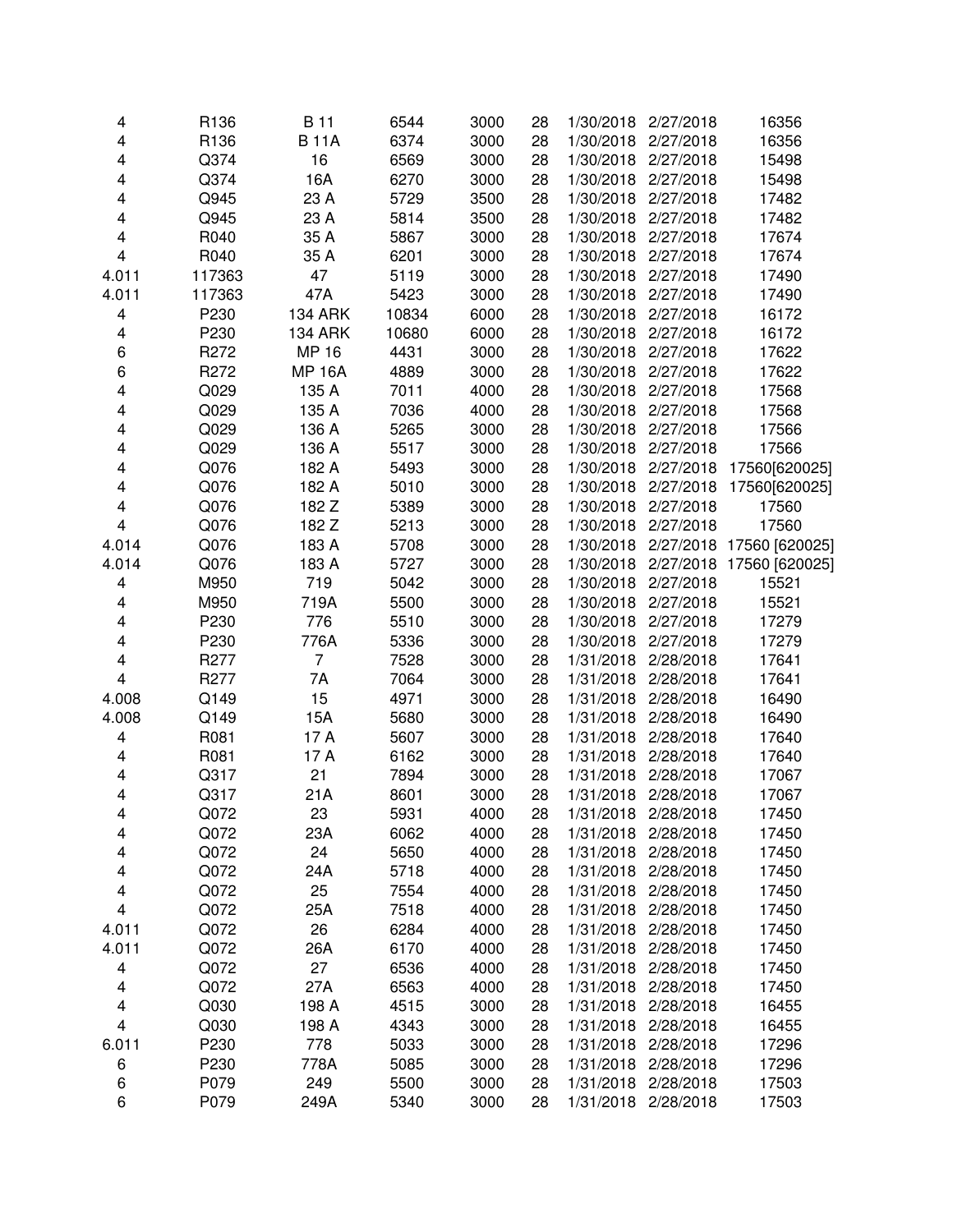| 4                       | R <sub>260</sub> | BB <sub>7</sub> A | 4057 | 3000 | 29 |           | 1/30/2018 2/28/2018 | 17682 |
|-------------------------|------------------|-------------------|------|------|----|-----------|---------------------|-------|
| 4                       | R260             | BB7B              | 3831 | 3000 | 29 | 1/30/2018 | 2/28/2018           | 17682 |
| 4                       | R940             | 3                 | 7997 | 3000 | 28 | 1/30/2018 | 2/28/2018           | 17132 |
| 4                       | R940             | ЗA                | 7730 | 3000 | 28 | 1/30/2018 | 2/28/2018           | 17132 |
| 4                       | R079             | 6                 | 6292 | 3000 | 28 | 1/30/2018 | 2/28/2018           | 17659 |
| 4                       | R079             | 6A                | 5964 | 3000 | 28 | 1/30/2018 | 2/28/2018           | 17659 |
| 4                       | 150101           | 9                 | 5565 | 3000 | 28 | 1/30/2018 | 2/28/2018           | 17518 |
|                         |                  | 9 B               | 5433 | 3000 |    | 1/30/2018 | 2/28/2018           |       |
| 4                       | 150101           |                   |      |      | 28 |           |                     | 17518 |
| 4                       | R238             | 10                | 6403 | 3000 | 28 | 1/30/2018 | 2/28/2018           | 17132 |
| 4                       | R238             | 10A               | 6364 | 3000 | 28 | 1/30/2018 | 2/28/2018           | 17132 |
| 4.011                   | R238             | 11                | 6045 | 3000 | 28 | 1/30/2018 | 2/28/2018           | 17132 |
| 4.011                   | R238             | 11A               | 5766 | 3000 | 28 | 1/30/2018 | 2/28/2018           | 17132 |
| 4                       | P230             | 777               | 4483 | 4000 | 28 | 1/30/2018 | 2/28/2018           | 17297 |
| 4                       | P230             | 777A              | 4342 | 4000 | 28 | 1/30/2018 | 2/28/2018           | 17297 |
| 4                       | P230             | 779               | 5193 | 4000 | 28 | 1/30/2018 | 2/28/2018           | 17297 |
| 4                       | P230             | 779A              | 5364 | 4000 | 28 | 1/30/2018 | 2/28/2018           | 17297 |
| 4                       | Q301             | 26                | 7040 | 3000 | 28 | 1/30/2018 | 2/28/2018           | 17132 |
| $\overline{\mathbf{4}}$ | Q301             | 26A               | 7187 | 3000 | 28 | 1/30/2018 | 2/28/2018           | 17132 |
| 4                       | Q301             | 27                | 6264 | 3000 | 28 | 1/30/2018 | 2/28/2018           | 17132 |
| 4                       | Q301             | 27A               | 7041 | 3000 | 28 | 1/30/2018 | 2/28/2018           | 17132 |
| 4                       | Q308             | 27                | 7578 | 3000 | 28 | 1/30/2018 | 2/28/2018           | 17202 |
| $\overline{\mathbf{4}}$ | Q308             | 27A               | 7968 | 3000 | 28 | 1/30/2018 | 2/28/2018           | 17202 |
| 4.011                   | 117363           | 48                | 5127 | 3000 | 28 | 1/30/2018 | 2/28/2018           | 17490 |
| 4.011                   | 117363           | 48A               | 5036 | 3000 | 28 | 1/30/2018 | 2/28/2018           | 17490 |
| 4                       | 111351           | 51 A              | 7243 | 3000 | 28 | 1/30/2018 | 2/28/2018           | 17291 |
| $\overline{\mathbf{4}}$ | 111351           | 51 A              | 7147 | 3000 | 28 | 1/30/2018 | 2/28/2018           | 17291 |
| 4.008                   | Q076             | 110 A             | 5332 | 3000 | 28 | 1/30/2018 | 2/28/2018           | 16225 |
|                         |                  |                   |      |      |    |           |                     |       |
| 4.008                   | Q076             | 110 A             | 5128 | 3000 | 28 | 1/30/2018 | 2/28/2018           | 16225 |
| 4                       | R048             | 124               | 6359 | 3000 | 28 | 1/30/2018 | 2/28/2018           | 16370 |
| 4                       | R048             | 124A              | 6169 | 3000 | 28 | 1/30/2018 | 2/28/2018           | 16370 |
| 4                       | R048             | 125               | 5733 | 3000 | 28 | 1/30/2018 | 2/28/2018           | 16370 |
| 4                       | R048             | 125A              | 5630 | 3000 | 28 | 1/30/2018 | 2/28/2018           | 16370 |
| 4                       | P079             | 250               | 4461 | 3000 | 28 | 1/31/2018 | 2/28/2018           | 16627 |
| $\overline{\mathbf{4}}$ | P079             | 250A              | 4535 | 3000 | 28 | 1/31/2018 | 2/28/2018           | 16627 |
| 4.008                   | Q015             | 275 A             | 5555 | 3000 | 28 | 1/31/2018 | 2/28/2018           | 17590 |
| 4.008                   | Q015             | 275 A             | 5502 | 3000 | 28 | 1/31/2018 | 2/28/2018           | 17590 |
| 4                       | P047             | 343 A             | 5239 | 3000 | 28 | 1/31/2018 | 2/28/2018           | 17560 |
| 4                       | P047             | 343 A             | 4690 | 3000 | 28 | 1/31/2018 | 2/28/2018           | 17560 |
| 4.014                   | R228             | 1                 | 6262 | 3000 | 28 | 2/1/2018  | 3/1/2018            | 17132 |
| 4.014                   | R228             | 1A                | 6008 | 3000 | 28 | 2/1/2018  | 3/1/2018            | 17132 |
| 4                       | R <sub>191</sub> | 4                 | 6728 | 3000 | 28 | 2/1/2018  | 3/1/2018            | 17665 |
| 4                       | R <sub>191</sub> | 4A                | 6884 | 3000 | 28 | 2/1/2018  | 3/1/2018            | 17665 |
| 4                       | 335AB1-53-003    | 4                 | 4272 | 3000 | 28 | 2/1/2018  | 3/1/2018            | 17309 |
| 4                       | 335AB1-53-003    | 4A                | 4381 | 3000 | 28 | 2/1/2018  | 3/1/2018            | 17309 |
| 4                       | R079             | $\overline{7}$    | 5944 | 3000 | 28 | 2/1/2018  | 3/1/2018            | 17678 |
| 4                       | R079             | 7A                | 5927 | 3000 | 28 | 2/1/2018  | 3/1/2018            | 17678 |
| 4                       | Q310             | 12                | 6143 | 3000 | 28 | 2/1/2018  | 3/1/2018            | 16188 |
| 4                       | Q310             | 12A               | 6477 | 3000 | 28 | 2/1/2018  | 3/1/2018            | 16188 |
| 4                       | R136             | <b>B</b> 12       | 6905 | 3000 | 28 | 2/1/2018  | 3/1/2018            | 16356 |
| $\overline{\mathbf{4}}$ |                  |                   |      |      |    |           |                     |       |
|                         | R136             | <b>B12A</b>       | 7233 | 3000 | 28 | 2/1/2018  | 3/1/2018            | 16356 |
| 4.011                   | Q172             | 26                | 6209 | 3000 | 28 | 2/1/2018  | 3/1/2018            | 16790 |
| 4.011                   | Q172             | 26A               | 6836 | 3000 | 28 | 2/1/2018  | 3/1/2018            | 16790 |